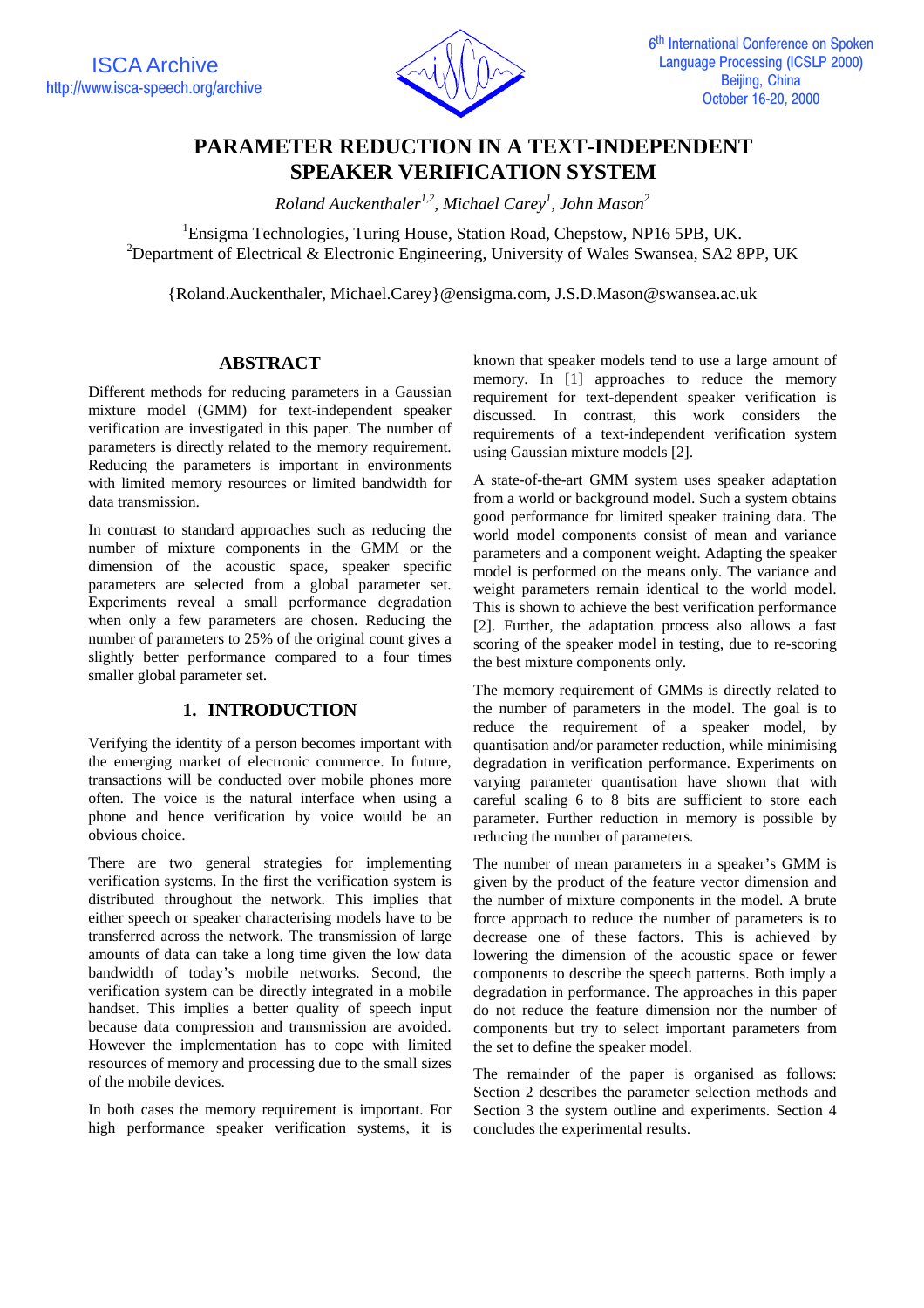#### **2. PARAMETER SELECTION**

The speaker model is a two dimensional array given by the features and the number of mixture components. From this mean parameter set only the important parameters are retained to create the speaker model. This model is also called a parameter sub-set of the global set.

Three different approaches are considered for the experiments to determine the retained parameters. The first picks important parameters from the array using a statistical significance test. The second approach selects a set of important mixture components. In the third, a fixed number of important parameters are selected within each component. This selection is performed individually for each component in the model.

#### **2.1 Global Sub-set - GS**

Selecting a parameter sub-set is based upon a ranking of importance of each model parameter. Therefore a measure of importance is introduced. Given that only the mean is adapted from the background model, a student-t test can be used for measuring the significance of adaptation. The t-value is given by

$$
t = \frac{\mu_S - \mu_W}{\sigma_W} \tag{1}
$$

where  $\mu<sub>S</sub>$  is the speaker's mean and  $\mu<sub>W</sub>$  the world or background mean with the corresponding variance  $\sigma_W$ . The statistical significance is obtained by applying the incomplete beta function described in [3]. The degrees of freedom for this test are related to the number of independent samples. The problem of calculating the significance is the exact evaluation of the degrees of freedom. The number of frames for the adaptation provides only an indication for the degrees of freedom due to the inter-frame correlation in the training speech.

A significance value is calculated for each model parameter. The obtained values are sorted and only the most significant model parameters are retained for the speaker model. The indices to the position in the two dimensions are stored for each individual parameter. The large indexing overhead is a disadvantage of this method.

Assuming a parameter quantisation of eight bits and sixteen bits for indexing, the overhead for storing the indices is 200%. Therefore selecting a sub-set of most significant parameters must at least offset the memory usage for indexing, i.e. one in three retained.

The next two approaches attempt to overcome the indexing overhead. They reduce the overhead by indexing in just one of the two dimensions of the parameter array.

#### **2.2 Mixture Component Sub-set - MCS**

The first approach of indexing in one dimension is to find a sub-set of important mixture components. All parameters of a chosen component are stored. The important components may include some less significant parameters. Here, the advantage over the GS approach is that only one index for the chosen component is stored rather than one for each parameter. This leads to a very small amount of indexing overhead.

The sub-set of components is selected according to their occurrence frequencies in the speaker training data. The occurrence frequencies are established by the highest scoring components of the world model during training.

Only the most frequent occurring components are kept for the speaker model. These components encompass the best trained speaker parameters due to the larger number of training samples. The occurrence frequencies are seen as an indication of importance and are not based on a statistical significance test.

#### **2.3 Component Parameter Sub-set - CPS**

The third approach selects a number of parameters within each mixture component. For this purpose the parameters of a component are divided into blocks of two or four parameters. For each block the single most significant parameter is chosen. The significance ranking of the parameters within a block is determined by the t value of student-t test, equation (1). This ranking is valid as there are similar degrees of freedom within a component. The tvalue is directly related to the significance of the parameter. Therefore, the CPS selection overcomes the problem of estimating the degrees of freedom for statistical testing.

Given the division into blocks of two or four parameters, the index overhead is reduced to one or two bits for each chosen parameter respectively. In the case of selecting one out of four parameters and a quantisation of eight bits, the indexing overhead is only 25%. As mentioned earlier, the quantisation for a model parameter can be reduced to 6 bits without major performance degradation. This would lead to an eight bit representation for each model parameter, including two bits indexing overhead.

### **3. EXPERIMENTS**

The NIST 1998 evaluation data are used for the experiments. The evaluation conditions are two sessions training, one minute of speech from each session, and ten second segments in testing. All results are plotted for trials when the same handset is used in training and testing.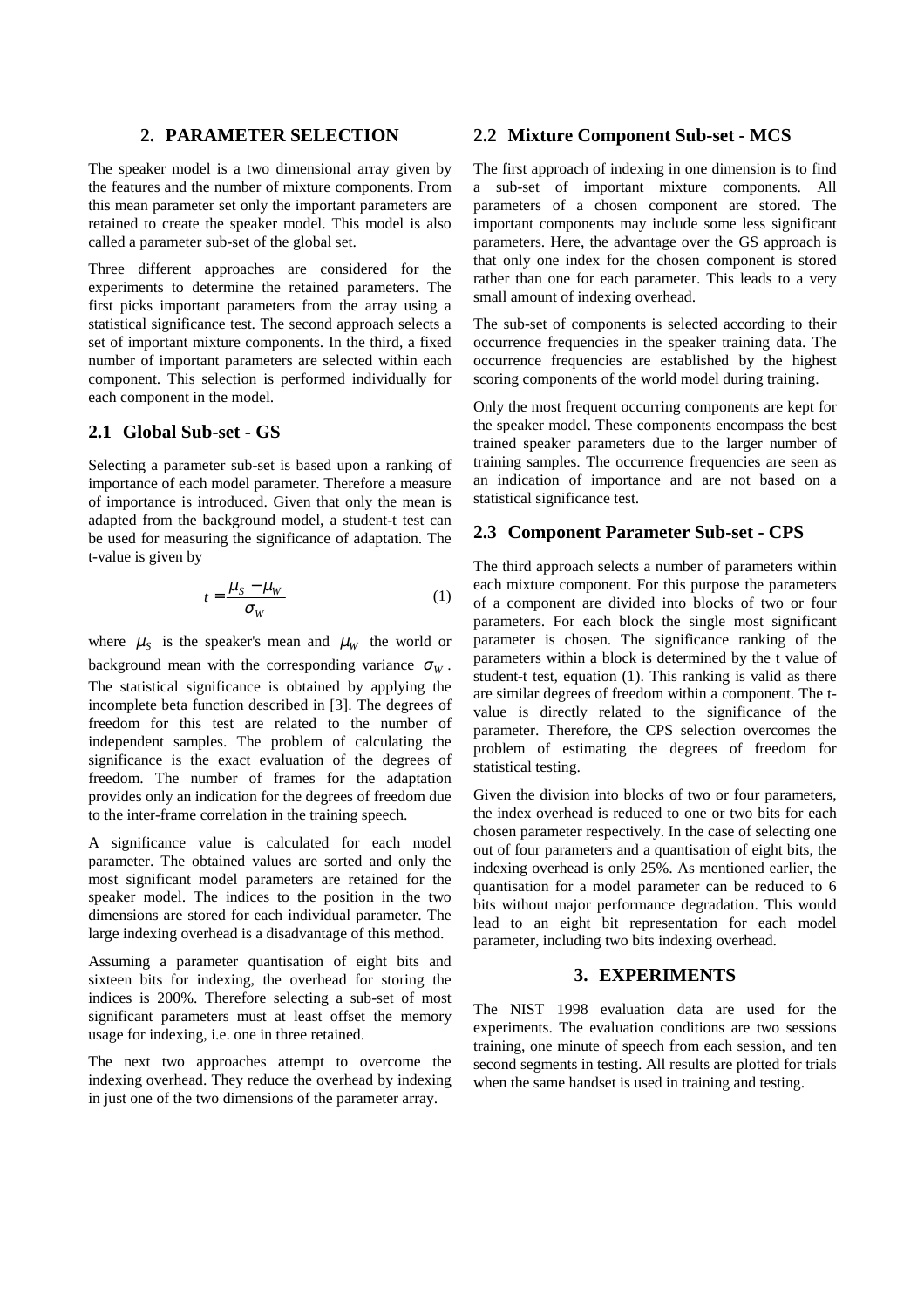The speaker verification system uses a filter-bank frontend to extract 39 features at a frame rate of 20ms. Features are extracted from a filter-bank with twelve melspaced band-pass filters and the absolute energy of the frame. The first and second order derivatives are calculated for the thirteen static coefficients across five and seven frames respectively. Channel normalisation is applied using cepstral mean subtraction.

The GMM system consists of a world model with 256 mixture components trained on eight hours of speech of telephone quality. The speaker models are adapted from the world model using mean only adaptation. The speaker scores are normalised by the world model score during testing. Speaker model parameters are selected according to the three approaches. Each parameter is quantised to eight bits.

In the case of GS selection, 256, 512 or 768 parameters are selected from the global set of 9984 parameters given by 256 mixture components with 39 coefficients. For the MCS approach, sets of 20, 40 or 60 components are selected to form the speaker model. The CPS selection is based on 1 out of 2 ( $1/2$ ), one out of four ( $1/4$ ) or two out of four (2/4) parameter block selections.

A legitimate comparison across different methods is permitted when 768 parameters for GS, 60 components for MCS or one out of four for CPS are used to reduce the number of model parameters. In these cases the required memory for the speaker models is around 2500 bytes.

Figure 1 shows the verification performances for the different parameter selection strategies. In Figure 1a the results for the GS approach reveal an equal error rate, EER, of around 12% when 256 parameters are selected for the speaker model. Increasing to 512 parameters reduces the EER to 10%. The verification performance improves only slightly when another 256 parameters are added to the speaker model. Using all parameters for the speaker model obtains an EER of 7.1%.

A similar scenario can be seen for the MCS approach in Figure 1b. Using more components improves the verification performance. Compared to Figure 1a, the MCS approach reveals a slightly better performance for low false alarm rates. For areas with low miss probabilities the GS approach is superior.

The results for the CPS strategy can be seen in Figure 1c. Again a similar picture is seen for the one out of four and one out of two selection settings. The two out of four setting leads to the same performance as the one out of two setting. It shows that using smaller block sizes does not lead to a loss of important parameters when all parameters in a block are very important. The main reason for this might be the de-correlation of vector parameters due to the cepstral representation [4].



**Figure 1:** Verification Performance for Different Parameter Selection Strategies